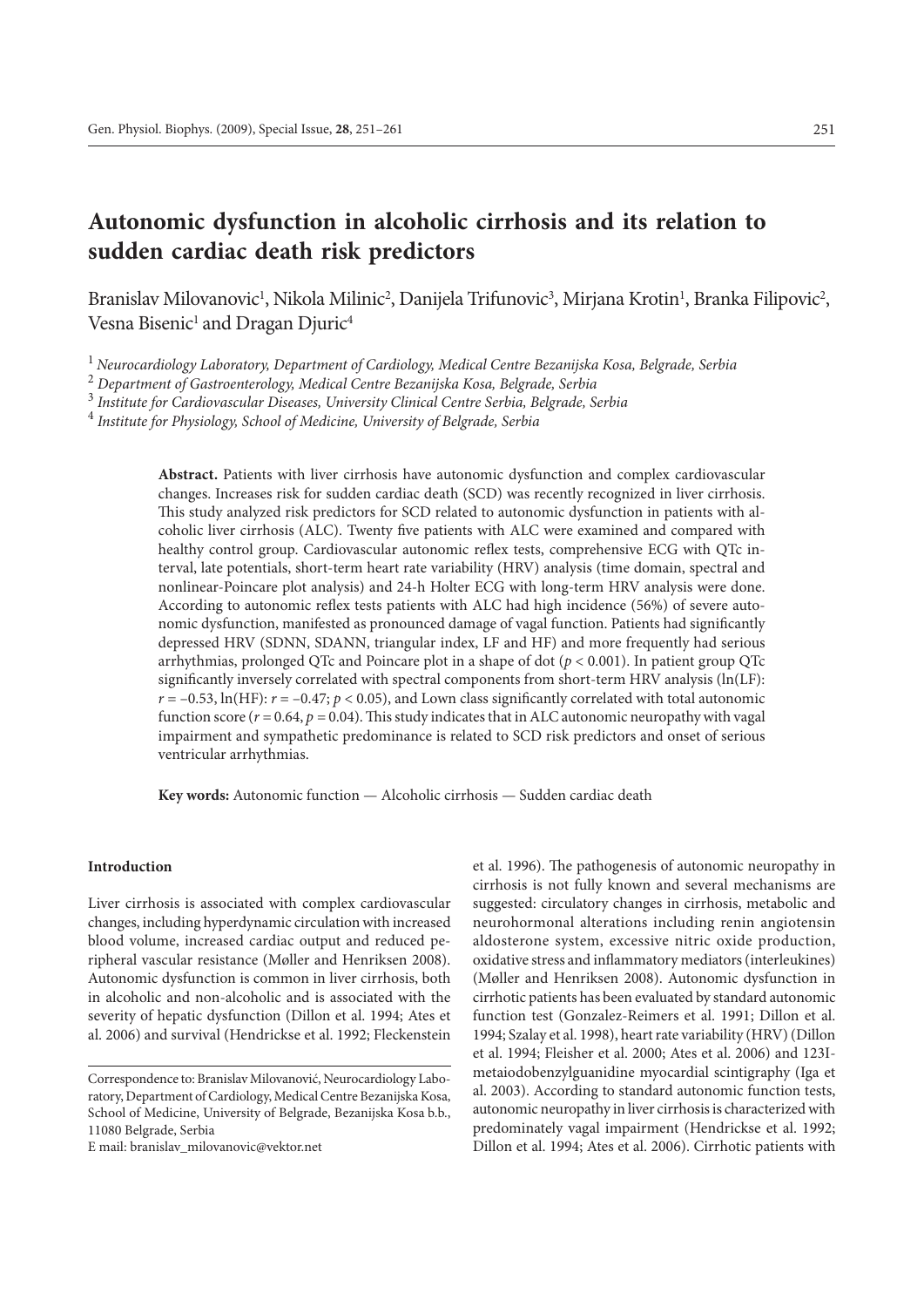vagal neuropathy have a five-fold increased mortality compared to those without autonomic dysfunction (Hendrickse et al. 1992; Fleckenstein et al. 1996). However, mechanisms behind increased mortality related to autonomic dysfunction have not been evaluated. Recently, in patients with primary biliary cirrhosis unexplained excess mortality that remains even after accounting for liver and cancer-related deaths was recognized and potentially linked to increased risk of sudden cardiac death (SCD) (Newton et al. 2006).

Conversely, incidence of SCD is increased in chronic alcoholics (Moushmoush and Mansour 1991; Hémery et al. 2000; Spies et al. 2001). Chronic alcohol ingestion induces autonomic neuropathy, predominately of vagal origin (Duncan et al. 1980; Matikainen et al. 1986; Barter and Tanner 1987), potentially contributing to increased incidence of SCD in alcoholics (Yokoyama et al. 1992; Johnson and Robinson 1998), apart from heart muscle disease (alcoholic cardiomyopathy) often seen with chronic alcohol abuse.

Therefore, patients with alcoholic etiology of cirrhosis, at least from pathophysiological background, could be at increased risk of SCD. Autonomic dysfunction induced both by metabolic and homodynamic changes in cirrhosis and alcohol ingestion itself, could contribute to increased risk of SCD.

This study was aimed to evaluate presence and level of autonomic dysfunction in patients with alcoholic cirrhosis by standard cardiovascular autonomic function tests and to analyze risk predictors for sudden cardiac death related to autonomic dysfunction (HRV, late potentials and QTc interval).

#### **Materials and Methods**

## *Study population*

The study was carried out on 25 patients with alcoholic hepatic cirrhosis and 17 healthy individuals similar in age and sex. Twenty five consecutive patients with previously proven liver cirrhosis and with the history of at least ten years of ethyl

## **Table 1.** Group characteristics

| Alcoholics         | $n = 25$     |
|--------------------|--------------|
| Gender (M/F)       | 20/5         |
| Age (years, range) | $54(46-62)$  |
| EF(%)              | $58 \pm 13$  |
| $ESV$ (ml)         | $47 \pm 11$  |
| $EDV$ (ml)         | $117 \pm 37$ |
| Control group      | $n=19$       |
| Gender (M/F)       | 15/4         |
| Age (years, range) | $52(44-60)$  |

EF, ejection fraction; ESV, end systolic volume; EDV, end diastolic volume by 2D echocardiography.

consumption more than 80 g per day were enrolled in this study. The diagnosis of cirrhosis was made histopathologically or based on clinical examination, laboratory parameters, ultrasonographic findings, and the presence of esophageal varices. Patients were admitted to Department of Gastroenterology of Clinical and Hospital Center "Bezanijska Kosa" for the further treatment (basic clinical data are shown in Table 1). Exclusion criteria were: coronary disease, heart failure, diabetes, chronic obstructive pulmonary disease and therapy with drug(s) known to influence autonomic function. The controls were healthy volunteers with no history of alcohol consumption and normal clinical and biochemical parameters. The study was approved by the Scientific Ethical Committee of Clinical Hospital Center "Bezanijska Kosa". Written informed consent was obtained from all subjects.

#### *Study protocol*

All individuals were tested in the Neurocardiology Laboratory using the original protocol for the assessment of autonomic nervous system function and cardiovascular risk parameters related to cardiac death. Cardiovascular reflex tests were done first, followed by short-term ECG recording (10 min) with statistical, spectral and nonlinear (Poincare plot) analysis of HRV as well as late potentials analysis. Individuals were tested between 09:00 and 10:00 a.m., approximately 2 h after light breakfast, under ideal temperature conditions (23°C), without any previous consumption of alcohol, nicotine or coffee. In patients therapy was withdrawn 24 h before testing. After initial testing, at the same day 24-h Holter ECG was started and day after 24-h ambulatory blood pressure (BP) monitoring was done.

#### *Cardiovascular reflex tests*

We performed three parasympathetic tests (heart rate response to Valsalva maneuver, heart rate response to deep breathing and heart rate response to standing) and one test of sympathetic function (BP response to standing).

## *Heart rate response to Valsalva maneuver*

Valsalva maneuver was performed using modified sphygmomanometer with blowing and holding a pressure of 40 mmHg for 15 s, with ECG recording. The results, expressed as a Valsalva ratio, measured the longest and the shortest RR interval using ruler and ECG trace.

# *Deep breathing test*

Six deep inspirations and expirations were performed over one minute. The result is expressed as a difference between the highest and the lowest heart rate.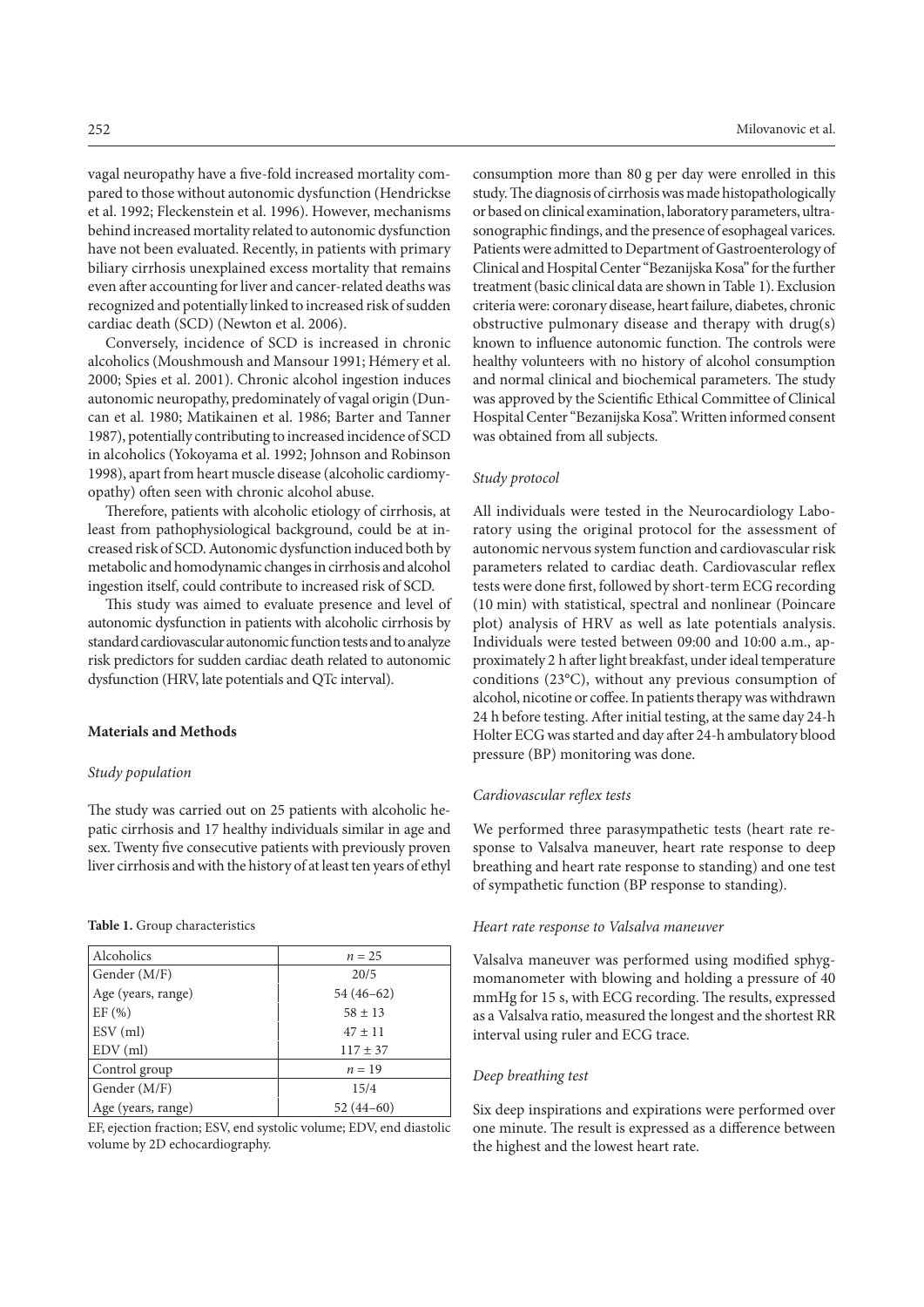#### *Heart rate response to standing test (30 : 15 ratio test)*

Heart rate response after standing, expressed as a ratio between the longest RR interval corresponding with  $30<sup>th</sup>$  beat after starting and the shortest RR interval corresponding with 15<sup>th</sup> beat.

## *BP response to standing*

This test measured the subject's BP with a sphygmomanometer while he was lying quietly and one minute after he was made to stand up. The postural fall in BP was taken as the difference between the systolic pressure lying and the systolic BP standing.

Results of all four tests were expressed as a normal, borderline or abnormal, according to cut-off values given by Ewing and Clarke 1982). The patients were categorized as normal, if none of the tests was abnormal; with early parasympathetic damage, if results of one of the three tests of parasympathetic function was abnormal; with definite parasympathetic damage, if two or more of the three tests of parasympathetic function were abnormal; and with combined damage, if test of the sympathetic function was abnormal in addition to parasympathetic damage. For the purpose of the above-mentioned classification the borderline tests were interpreted as normal. A scoring system like the one suggested by Bellavere et al. (1983) was also used to assess the extent of autonomic nervous damage. For each test "0" score was given for normal, "1" for borderline, and "2" for an abnormal value. By adding the score of each of the five standard tests of autonomic function, total autonomic function score was determined for every subject.

#### *Short-term ECG and short-term HRV analysis*

Analysis of standard 12 leads ECG recording using commercially available softer (Schiller model AT-10, Austria) include ECG waves and interval analysis: duration of P wave, PQ interval, QRS complex, QT and QTc interval.

QT parameters were measured automatically from the 12-lead ECG recording (Schiller model AT-10, Austria) at a paper speed of 50 mm/s (gain, 10 mm/mV). The QT interval was measured from the onset of QRS complex to the end of T wave. Each QT interval was corrected for patient heart rate according to Bazett's formula:  $QTc = QT/\sqrt{(RR interval)}$ , where QT and RR interval are expressed in seconds.

Short-term HRV analysis was done from 512 consecutive RR intervals using commercial softer (Schiller model AT-10, Austria) according to previously published guideline (see in References: Task Force of the ESC 1996). Short-term HRV analysis includes: time domain analysis, frequency domain analysis and nonlinear HRV analysis (Poincare space plot). The following time domain variables were computed for each subject: average dRR interval, standard deviation of dRR intervals (SDRR), mean deviation of dRR (MDRR), square root of the mean of squared differences of two consecutive RR intervals (RMSSD), percent of beats with consecutive RR interval difference of more than 50 ms (pNN50). The following short-term frequency domain indices were determined using Hanning window type signal limitation before Fourier transformation: very low-frequency (VLF, 0.016–0.05 Hz), low-frequency (LF, 0.05–0.15 Hz), high-frequency (HF, 0.15–0.35 Hz) power, and LF/HF ratio. Late potential analysis was done based on data obtained from 12 standard ECG leads. Criteria for the presence of late potentials (frequency range of 40 to 250 Hz) were as follow: QRS duration >114 ms, LAHFd >38 ms, RMS-40 ms <20. In the presence of at least two parameters, late potential concerned as was positive. Nonlinear analysis (Poincare space plot): results of nonlinear Poincare space plot analysis were divided related to visual form (cigarette, cluster, comet or spot).

## *Holter ECG: rhythm analysis and long-term HRV analysis*

24-h ambulatory ECG recordings were acquired by 3 leads ECG, sampling rate 1000 Hz per each lead (Biosensor, USA) and analyzed by an experienced analyst. Cardiac rhythms were screened for ventricular premature beats and supraventricular premature beats. The recordings were reviewed, and the beat classifications were manually checked, corrected, and readied for further analysis. After all of the artifacts and misclassified beats were corrected, time and frequency domain HRV analysis were carried out using the software package present in the system. The fast Fourier transformation and Hanning window were used for the analysis of the frequency (spectral) domain parameters.

In rhythm analysis total number of ventricular premature beats and supra ventricular premature beats for the whole period of recording was determined and number of ventricular premature beats per hour calculated. Also, the degree of arrhythmias was quantified according to Lown classification.

From time domain HRV analysis following time domain variables were computed: mean RR interval for 24 h (mean NN), standard deviation of normal RR intervals (SDNN), standard deviation of all 5-min mean normal RR intervals (SDANN), square root of the mean of the sum of the squares of differences between adjacent RR intervals (RMSSD). From frequency domain HRV analysis following 24-h frequency domain indices were determined: total power (TP, 0–0.4 Hz), HF (0.15–0.4 Hz), LF (0.04–0.15 Hz), and the (LF/HF ratio). Heart rate is measured in milliseconds; variance, which is referred to as the power in a portion of the total spectrum of frequencies, is measured in milliseconds squared. Triangular index was also determined from 24-h HRV analysis according to guidelines (Task Force of the ESC 1996 – see in References).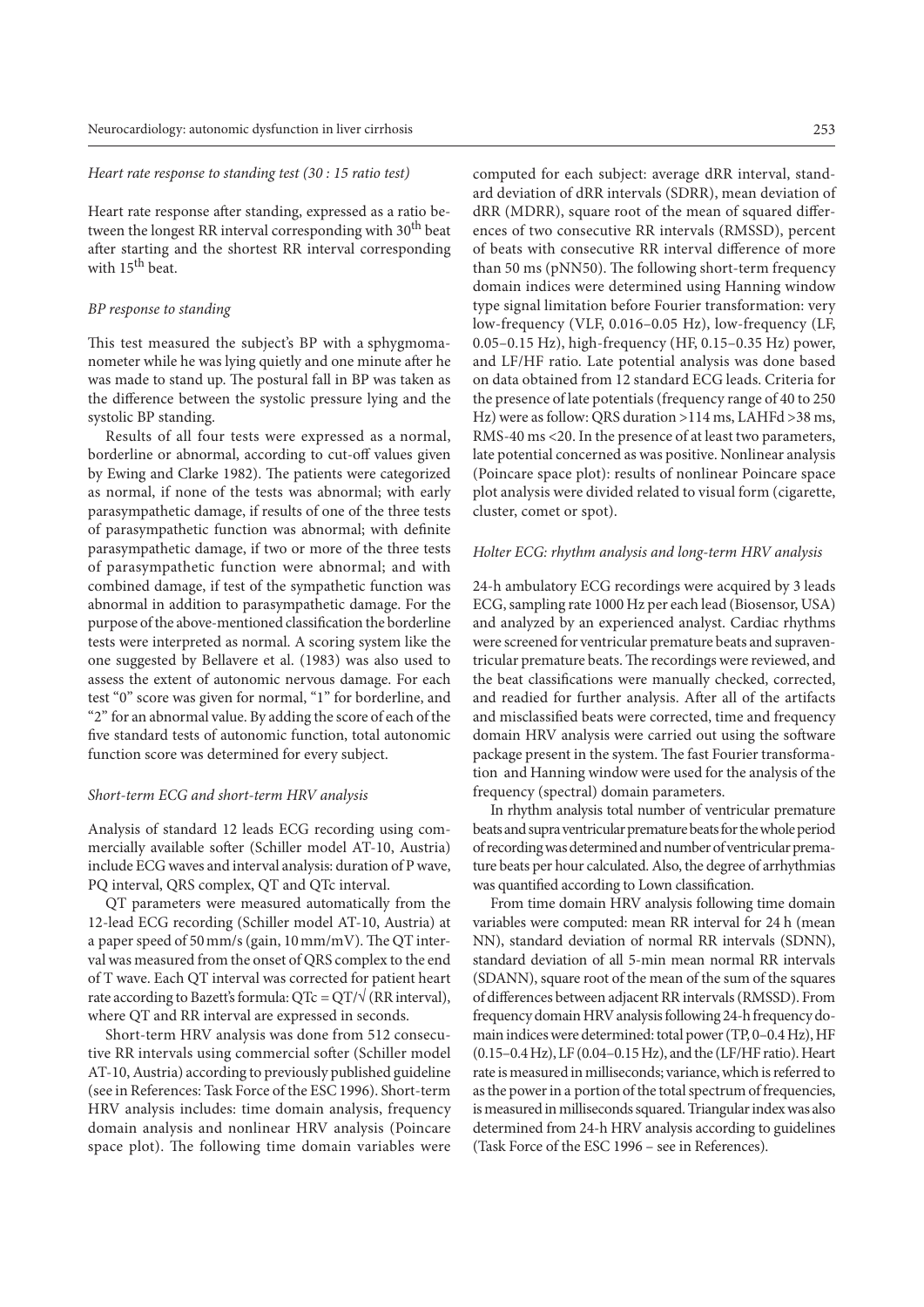# *24-h ambulatory BP monitoring*

Evaluation of 24 h profile of BP was done using recorder and commercial software for analysis (Mobil-O-graph). Monitoring began at approximately 11 a.m. and BP measurements were performed by oscillometric method every 15 min all day long. From these data following variables were calculated for each patient: average total (24 h), daytime (9 a.m.–9 p.m.) and nighttime (0 a.m.–6 a.m.) systolic BP, diastolic BP and pulls pressure; systolic and diastolic BP variability during day and during night expressed as standard deviation of all systolic and all diastolic BP measurements during daytime and during night (automatically calculated using the same software).

# *Statistics*

All data were analyzed using computer software package SPSS 11.05 system for Windows. Beside the measures of the central tendency, parametric data were analyzed using independent *t*-test and Pearson chi-square  $(\chi^2)$  test. Significance level was defined as *p* < 0.05. Since all components of HRV do not have normal distribution, ln transformation was done and parametric statistics applied afterward. Correlations between variables were tested using Pearson's coefficient.

#### **Results**

## *Cardiovascular reflex tests*

Cardiovascular reflex tests were done in 16 out of 25 patients and in all controls. Parasympathetic dysfunction was present in 14/16 (87%) patients with alcoholic cirrhosis: seven patients (43%) have early and seven patients (43%) definitive parasympathetic damage. The result of Valsalva maneuver was abnormal in 5 patients, deep breathing test was abnormal in 9 patients and heart rate response on standing was abnormal also in 9 patients. Sympathetic dysfunction, manifested as orthostatic hypotension, was present in only 3 patients and only one of them did not have parasympathetic damage while rest two have parasympathetic dysfunction. Combined damage, parasympathetic and sympathetic dysfunction, was diagnosed in 2/16 (12.5%) patients. As expected, pathological results of cardiovascular reflex test were more common among patients with alcoholic liver diseases compared to control (Fig. 1). Total autonomic function score was higher in patients compared to control (4.70 ± 1.70 vs. 2.05 ± 1.50, *p* < 0.001) and nine out of sixteen patients (56%) have severe autonomic dysfunction (score >7) (Table 2).







Figure 1. Cardiovascular reflex tests.

**HR response to standing:**  $\chi^2 = 11.908$ ,  $p = 0.003$ 





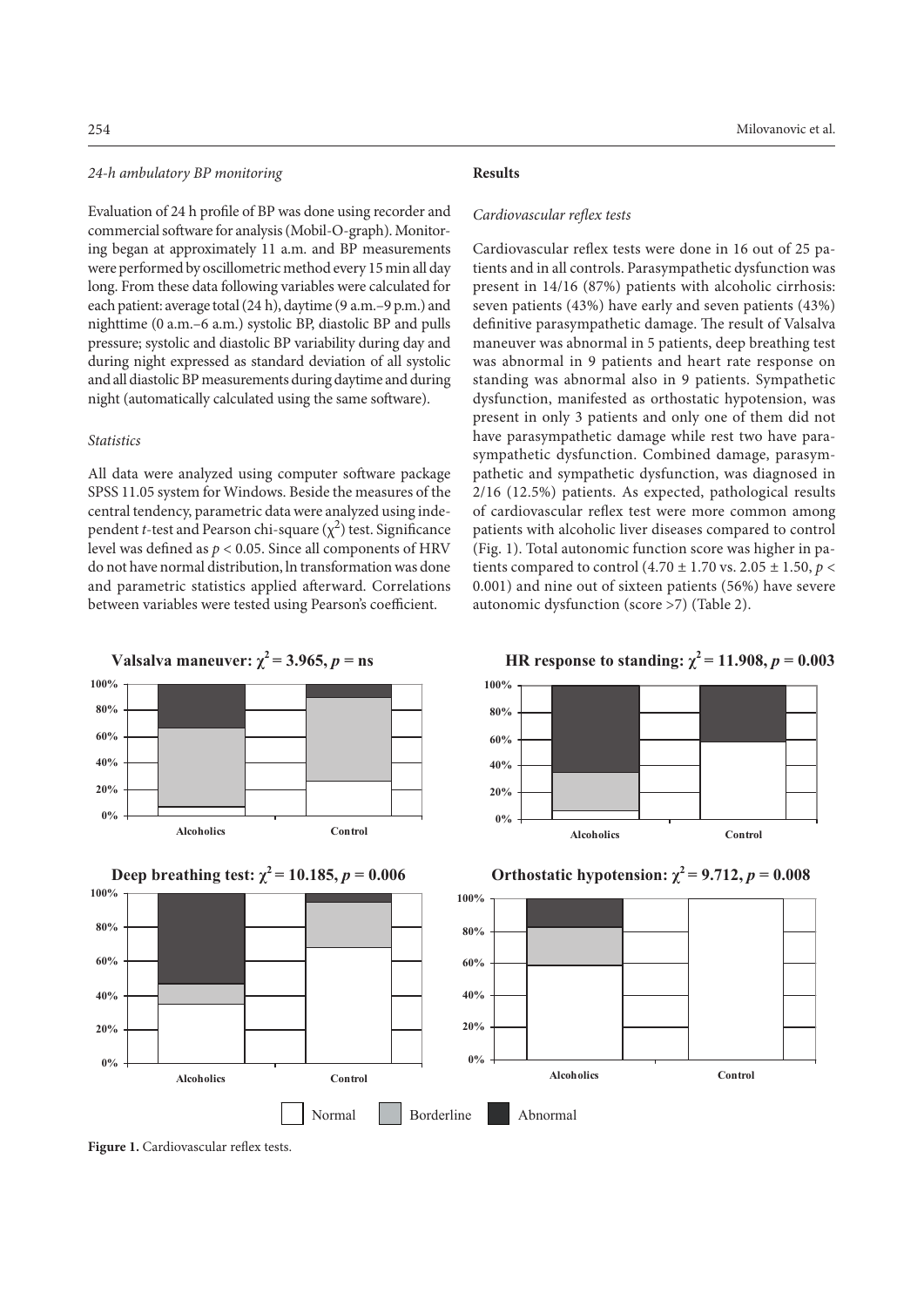## **Table 2.**

A. Distribution of autonomic dysfunction among alcoholics and control

|                         | Parasympathetic damage |       | Sympathetic | Combined |        |
|-------------------------|------------------------|-------|-------------|----------|--------|
|                         | Without                | Early | Definitive  | damage   | damage |
| Alcoholics ( $n = 16$ ) |                        |       |             |          |        |
| Control $(n = 19)$      |                        |       |             |          |        |

For parasympathetic damage:  $\chi^2$  = 9.014,  $p$  = 0.011.

B. Extent of autonomic nervous damage based on total autonomic function score

|                         | Autonomic nervous damage<br>(autonomic neuropathy) |                 |                     |                    |
|-------------------------|----------------------------------------------------|-----------------|---------------------|--------------------|
|                         | Without<br>$(0-1)$                                 | Mild<br>$(2-3)$ | Moderate<br>$(4-6)$ | Severe<br>$(7-10)$ |
| Alcoholics ( $n = 16$ ) |                                                    |                 | n                   |                    |
| Control $(n = 19)$      |                                                    |                 |                     |                    |
| $17.020 + 0.001$        |                                                    |                 |                     |                    |

 $\chi^2$  = 17.039,  $p = 0.001$ .

C. Distribution of autonomic dysfunction among alcoholics (*n* = 16)

|             |         | Parasympathetic damage | Total |            |      |  |
|-------------|---------|------------------------|-------|------------|------|--|
|             |         | Without                | Early | Definitive |      |  |
| Sympathetic | Without |                        |       |            |      |  |
| damage      | With    |                        |       |            |      |  |
| Total       |         |                        |       |            | I () |  |

## *QT interval*

The analysis of the QTc interval showed that it was significantly longer in patients with alcoholic liver disease, compared to healthy individuals (454.06  $\pm$  25.33 vs. 419.72  $\pm$ 19.432 ms,  $p < 0.001$ ). No significant difference was found between groups concerning duration of non-corrected QT interval, PQ interval, QRS complex and P wave. Prolonged QT (QTc > 440 ms) was present in 13/25 patients (52%) that is significantly more frequent compared to control group where only 3/19 individuals (6%) have prolonged QTc ( $\chi^2$  = 5.46,  $p = 0.026$ ).

#### *Short-term HRV analysis*

All spectral and time domain parameters were considerably lower in alcoholics. Values of RMSSD and HF reflecting vagal activity were significantly depressed in patients with alcoholic liver disease. LF spectral parameter reflecting sympathetic and vagal function was also lower in patients with the liver cirrhosis. LF/HF ratio, reflecting sympathovagal balance, was higher in alcoholics compared to control suggesting, however without statistical significance (Table 3).

**Table 3.** Short-term heart rate variability analysis

|                  | Alcoholics        | Control group     | р     |
|------------------|-------------------|-------------------|-------|
| Average dRR (ms) | $8.50 \pm 8.78$   | $25.22 \pm 16.69$ | 0.001 |
| $SDRR$ (ms)      | $8.56 \pm 8.83$   | $22.22 \pm 12.54$ | 0.001 |
| MDRR (ms)        | $5.43 \pm 5.36$   | $16.33 \pm 10.31$ | 0.001 |
| pNN50 (%)        | $1.43 \pm 3.36$   | $8.16 \pm 9.90$   | 0.014 |
| RMSSD (ms)       | $12.37 \pm 12.26$ | $32.88 \pm 21.36$ | 0.002 |
| ln(VLF)          | $3.60 \pm 1.49$   | $4.93 \pm 1.13$   | 0.007 |
| ln(LF)           | $3.28 \pm 1.40$   | $4.81 \pm 1.05$   | 0.001 |
| ln(HF)           | $2.26 \pm 1.45$   | $3.89 \pm 1.26$   | 0.002 |
| LF/HF            | $5.02 \pm 3.73$   | $3.78 \pm 3.64$   | n.s.  |

SDRR, standard deviation of dRR intervals; MDRR, mean deviation of dRR; RMSSD, square root of the mean of squared differences of two consecutive RR intervals; pNN50, percent of beats with consecutive RR interval difference of more than 50 ms; VLF, very low-frequency interval (0.016–0.05 Hz); LF, low-frequency interval (0.05–0.15 Hz); HF, high-frequency interval (0.15–0.35 Hz); n.s., non-significant.

#### *Late potentials*

Late potentials were positive only in one patient with alcoholic cirrhosis.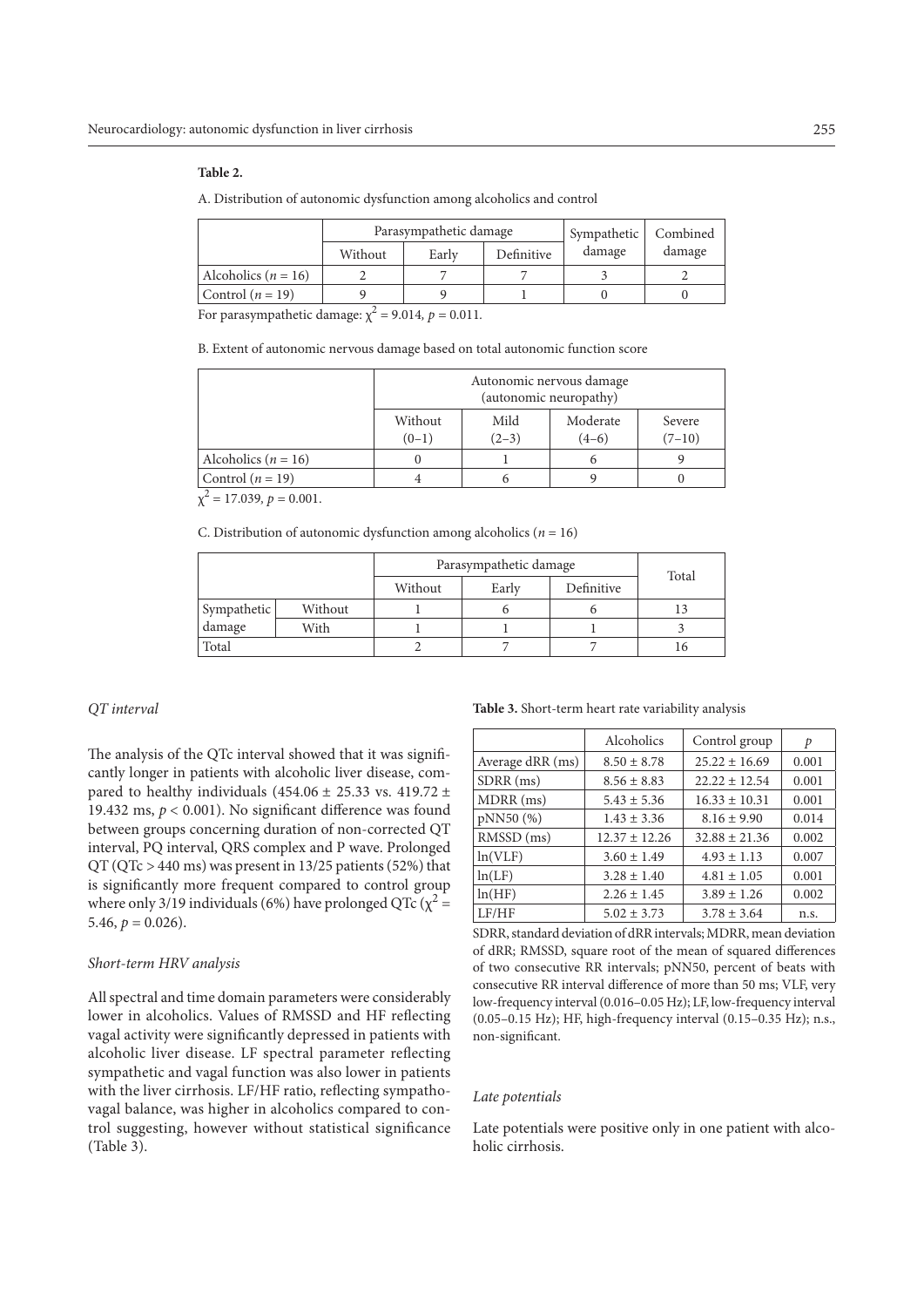#### *Nonlinear HRV analysis*

Poincare plot in the shape of dot, indicating severe autonomic dysfunction, was present in 9/25 patients, 5/25 patients have Poincare plot in comet form and 11/25 in cigarette form. None of patients have Poincare plot in cluster form. In control group Poincare plot in dot for was not registered, 8/19 individuals have Poincare plot in cluster form, 10/19 in comet form and only 1/19 in cigarette form (for comparison between patients vs. control:  $\chi^2$  = 24.8, *p* < 0.001)*.*

# *Long-term HRV and arrhythmia analysis from 24 h*

Analysis of time domain parameters indicated statistical significance for three important arrhythmia risk predictors. The SDNN, SDANN and triangular index had considerably lower values in alcoholics when compared to the control group. Power spectral analysis of long-term HRV revealed lower both ln(LF) and ln(HF). Supraventricular and ventricular premature beats were more common in alcoholics (Table 4).

Arrhythmia analysis from 24-h ECG monitoring revealed significantly different distribution according to Lown class between patients with alcoholic cirrhosis vs. control (*p =*  0.011*)*. Among patients serious ventricular rhythm abnormalities (Lown class >2) were present in 10/25 (39%) patients, 12/25 (46%) patients were in Lown class 1 and 3/25 (15%) in Lown class 0. In control group 15/19 (76%)

VPB 758.3  $\pm$  502.2 23.5  $\pm$  20.3 0.04 SVPB 85.2 ± 38.1  $4.4 \pm 1.9$  0.05 Mean RR (ms)  $712.21 \pm 157.00$   $782.76 \pm 77.84$  n.s. SDNN (ms) 93.42 ± 42.69 463.15 ± 111.83 0.014 SDANN (ms) 71.80 ± 43.38 187.53 ± 85.74 0.000 RMSSD (ms)  $\begin{array}{|l|} 53.00 \pm 36.32 \end{array}$  70.38  $\pm$  30.78 n.s.

Alcoholics Control group *p* 

**Table 4.** 24 h Holter ECG: long-term HRV analysis

| TRI INDEX                                                           | $33.71 \pm 17.17$ | $50.61 \pm 9.70$                                            | 0.005 |  |
|---------------------------------------------------------------------|-------------------|-------------------------------------------------------------|-------|--|
| LF/HF                                                               | $3.40 \pm 2.11$   | $3.55 \pm 1.13$                                             | n.s.  |  |
| ln(LF/HF)                                                           | $0.99 \pm 0.75$   | $1.22 \pm 0.30$                                             | n.s.  |  |
| ln(LF)                                                              | $6.85 \pm 0.94$   | $8.19 \pm 0.98$                                             | 0.002 |  |
| ln(HF)                                                              | $5.81 \pm 1.17$   | $7.00 \pm 0.99$                                             | 0.009 |  |
|                                                                     |                   | VPB, total number of ventricular premature beats during ECG |       |  |
| monitoring; SPB, total number of supraventricular premature beats   |                   |                                                             |       |  |
| during ECG monitoring; SDNN, standard deviation of all the RR       |                   |                                                             |       |  |
| intervals; SDANN, standard deviation of all 5-min mean normal RR    |                   |                                                             |       |  |
| intervals; RMSSD, square root of the mean of squared differences of |                   |                                                             |       |  |
| two consecutive RR intervals; TRI INDEX, triangular index; VLF,     |                   |                                                             |       |  |
| very low-frequency interval (0.016-0.05 Hz); LF, low-frequency      |                   |                                                             |       |  |
| interval (0.05-0.15 Hz); HF, high frequency interval (0.15-0.35     |                   |                                                             |       |  |
| Hz); n.s., non-significant.                                         |                   |                                                             |       |  |

individuals have Lown class 0, 3/19 (16%) Lown class 1 and 1/19 (8%) person has Lown class >2.

# *Correlations between autonomic function, repolarization abnormalities and arrhythmias in patients with alcoholic cirrhosis*

In patients with alcoholic cirrhosis QTc significantly inversely correlated with spectral components from short-term HRV analysis:  $ln(LF)$  ( $r = -0.53$ ,  $p = 0.03$ ) and  $ln(HF)$  ( $r = -0.47$ ,  $p = 0.04$ ). We did not find significant correlation between HRV parameters from long-term HRV analysis and Lown class. In 16 patients in whom standard cardiovascular reflex tests were done Lown class significantly correlated with total autonomic function score ( $r = 0.64$ ,  $p = 0.04$ ).

#### *Ambulatory BP monitoring*

Detailed ambulatory BP analysis during 24 h including mean systolic and mean diastolic BP during 24 h, daytime, night-time, early in the morning, as well as systolic and diastolic BP variability, did not reveal statistically significant differences between patients with alcoholic cirrhosis and control.

## **Discussion**

# *Autonomic dysfunction assessed by standard autonomic function tests in alcoholic cirrhosis*

This study confirms that high percent of patients with alcoholic cirrhosis has abnormal autonomic function. In the current study in 16 out of 25 consecutive patients with alcoholic liver cirrhosis admitted to the hospital for further medical treatment, standard autonomic function tests were performed with satisfied patient's compliance and in more than 80% of these patients at least one or more parasympathetic function test was abnormal. Damage in sympathetic function was detected in lower percent. According to total autonomic function score 56% of evaluated patients in the current study have severe autonomic damage, comparable to findings of Fleckenstein et al. (1996).

Incidence of autonomic neuropathy based on traditional autonomic function test widely varies in chronic liver disease: from as low as 35% (Hendrickse and Triger 1990) to 45% (Hendrickse et al. 1992), 60% (Dillon et al. 1994) or even 80% (Bajaj et al. 2003). Higher frequency of neuropathy was found in studies involved higher proportion of patients with severe form of hepatic failure (80%) (Bajaj et al. 2003), compared to studies recruited patients with mild hepatic impairment (45%) (Hendrickse et al.1992). Cardiovascular autonomic dysfunction is significantly more frequent in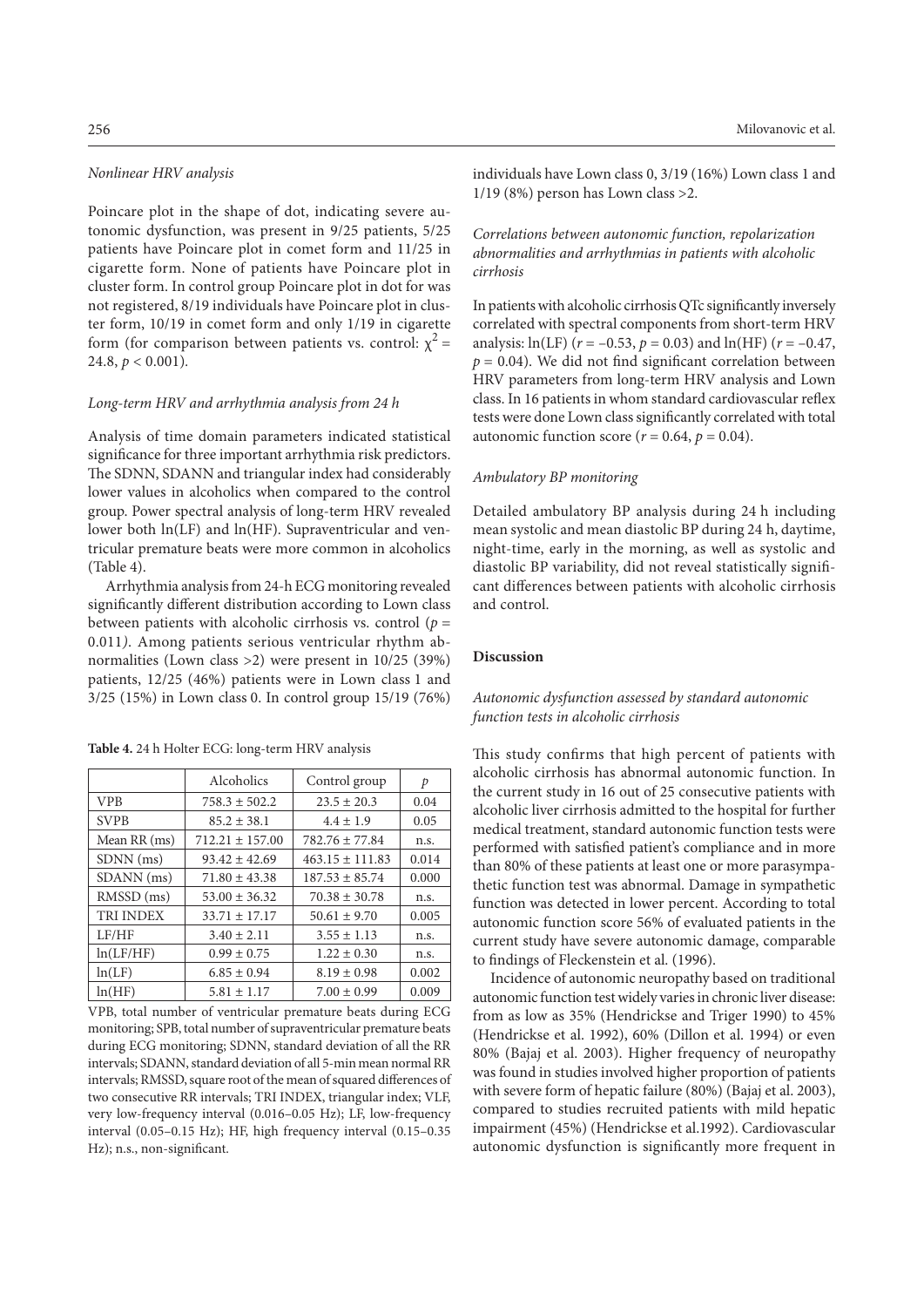advanced liver disease compared with early liver disease (Hendrickse et al. 1992).

Using standard cardiovascular tests we, as others, found predominately vagal impairment in chronic alcoholic liver disease. Importance of vagal impairment for sodium and fluid retention has been shown in cirrhosis (Hendrickse and Triger 1994; Dillon et al. 1997; Trevisani et al. 1999). Neuromodulation with angiotensin II is proposed as one of the mechanism inducing parasympathetic dysfunction in cirrhosis and partly correction of vagal dysfunction in cirrhotic patients was achieved by captopril (Dillon et al. 1997).

In our study heart rate response to standing was the most frequently abnormal test. Barter and Tanner (1987) in their study also reported heart rate response to standing as the most sensitive test with high specificity, as well as Bajaj et al. (2003). Impaired cardiac and circulatory (BP) responses to orthostasis in cirrhosis are probably due to blunted baroreflex function (Laffi et al. 1997; La Villa et al. 2002; Newton et al. 2006). Impaired baroreflex function in cirrhosis can be related to activated renin angiotensin aldosterone system, since administration of canrenone, an aldosteron antagonist, in compensated cirrhotic patients normalizes cardiac response to postural changes (La Villa et al. 2002).

Clinical significance of vagal neuropathy detected by standard tests in liver cirrhosis is important. A strong correlation between the number of abnormal test and Child-Pugh score was demonstrated implying that with disease progression cardiovascular autonomic impairment also progress. In multiple regression analysis presence of vagal neuropathy in liver cirrhosis detected by standard autonomic tests is independent predictor of mortality (Hendrickse et al. 1992).

# *HRV in alcoholic cirrhosis*

Cardiovascular reflex tests are relatively simple and useful to classify patients for the presence of autonomic neuropathy and its severity, but HRV potentially offers better accuracy (Malpas et al. 1991; Dillon et al. 1994) and is less dependent of patient compliance. Alcoholics without manifest cardiac disease have considerably lower HRV compared to control, even in cases with normal standard autonomic tests (Malpas et al. 1991). Malpas show that in chronic alcoholics SDSD index from statistical analysis of 24-h HRV (corresponding to HF from spectral analysis) can detect small changes in autonomic function, which may not be detectable by standard autonomic function test (Malpas et al. 1991).

In our study we could perform autonomic test in 16 out of 25 patients, because in the rest 9 patients adequate compliance was not achieved. However, HRV analysis was done in all, independently of patient condition, suggesting that in clinical practice HRV analysis is more feasible and applicable for autonomic function assessment than standard reflex tests.

In the present study we performed both short- and longterm HRV analysis, both time and frequency domain. By short-term HRV analysis in rest, we confirmed that patients with alcohol cirrhosis compared to control have decreased all time domain parameters (average dRR, SDRR, MDRR, RMSSD and pNN50). We also found that patients have all spectral components detected by short-term spectral analysis (VLF, LF and HF) significantly reduced compared to control, with trend towards increased LF/HF ratio. These results demonstrate impaired autonomic function in alcoholic cirrhosis with trend towards the sympathetic predominance. Fleisher et al. (2000) in patients awaiting liver transplantation found by short-term HRV analysis depressed SDNN, pNN50 (marker of parasympathetic activity) and ApEn (approximate entropy, a measure of regularity). During follow up ApEn was significantly lower in no survivors than in survivors. Iga et al. (2003) using spectral analysis of HRV shown that autonomic abnormalities appear early in the course of liver cirrhosis and that with progression of hepatic impairment LF/HF ratio increases, as well as blood level of norepinephrine, whereas HF power decreased.

Poincare plot offers exploration of non-linear phenomena involved in the genesis of HRV (Carrasco and Gaitan 2001; Piskorski and Guzik 2007). It is used for cardiac autonomic assessment and risk stratification in heart failure (Voss et al. 2007) and myocardial infarction (Milovanović et al. 2007). To the best of our knowledge there are no published data, related to the form of Poincare plot in alcoholics or in patients with alcoholic cirrhosis. In the present study we used visual analysis of the spatial form of Poincare plot and in 36% of patients found the dot shape. Dot shape of Poincare plot was previously shown to correspond with severe autonomic dysfunction and poor prognosis after myocardial infarction (Milovanović et al. 2007).

In the present study long-term time domain HRV analysis revealed in patients with alcoholic cirrhosis significantly reduced SDNN and SDANN parameters compared to the control. Ates et al. (2006) shown that severity of cirrhosis expressed using Child-Pugh classification scores is associated with reduced timed domain HRV measurements from 24-h ECG and that HRV was significantly lower in nonsurvivors than in survivors, suggesting prognostic significance of long-term time domain HRV analysis. Cooelho et al. (2001) found interesting positive correlations between SDNN and protrombin activity as well as with serum albumin but not with total bilirubin, indicating that autonomic dysfunction in liver cirrhosis is more closely related to hepatocellular dysfunction than cholestasis.

Triangular index is HRV parameter from geometric method and express overall HRV measured over 24 h. It was shown to be important prognostic marker for risk stratification after myocardial infarction (Kleiger et al. 1987), but has not been evaluated in liver cirrhosis. In the present study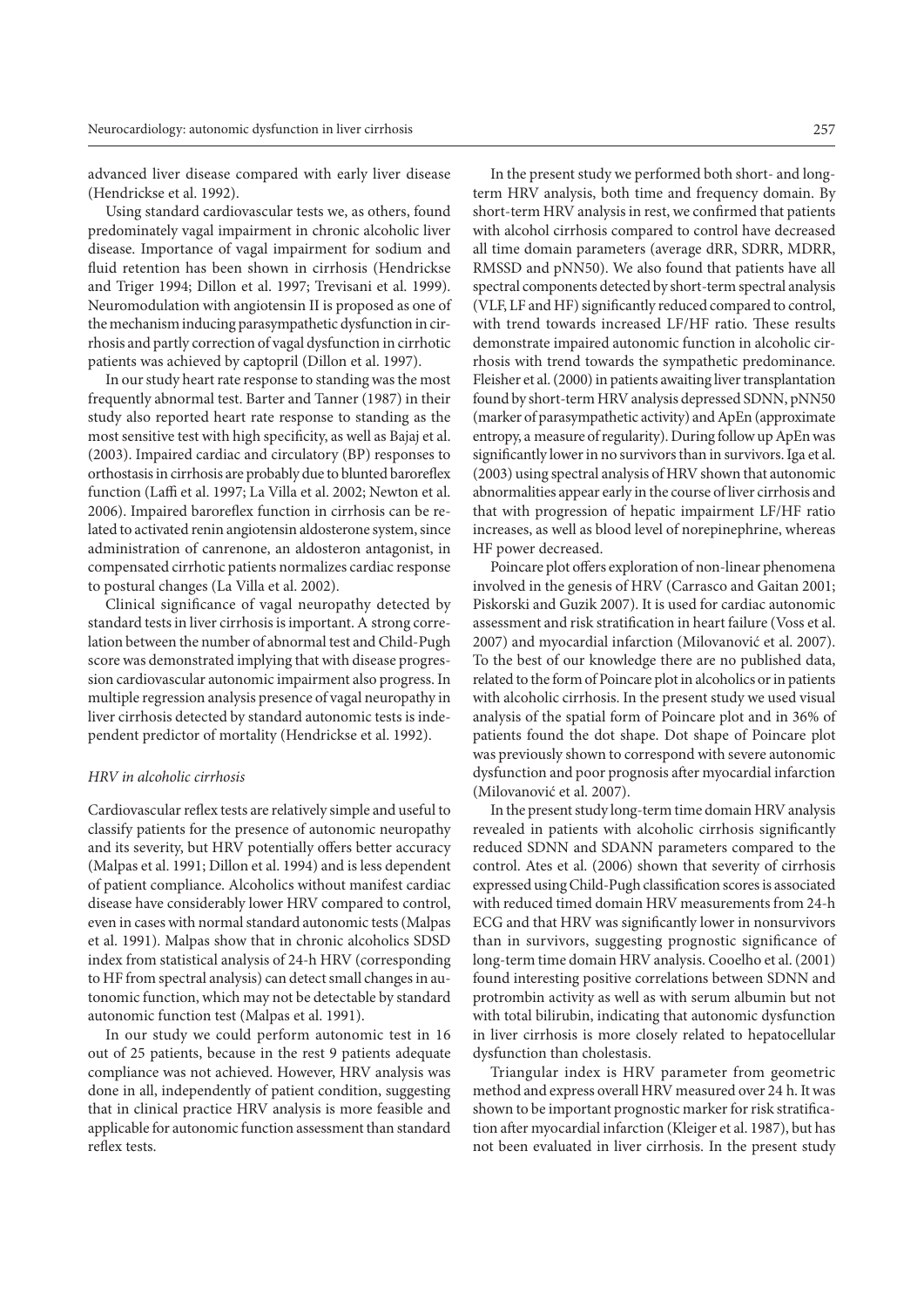we for the first time found in cirrhotic patients reduced triangular index. Prognostic value of HRV triangular index in cirrhosis remains to be determined.

The spectral analysis of long-term HRV assessment in the present study revealed significantly reduced both LF and HF component in cirrhotic patients compared to control, however, without significant difference in LF/HF ratio. Coelho et al. (2001) also reported in patients with cirrhosis decreased average total power with reduction of all components (VLF, LF, HF) in the absence of significant difference in LF/HF ratio. This spectral profile is characteristic for conditions with increased sympathetic activity and vagal impairment. Increased sympathetic activity in cirrhosis is demonstrated also by increased burst frequency and increased circulating cathecholamines and is in direct relation to the severity of the disease (Henriksen et al. 1998). The major triggers of the sympathetic overactivity seems to be baroreceptor- mediated stimulation, owing to the low arterial BP and hepatic dysfunction and a volume receptor mediated stimulation, owing to reduced central and arterial blood volume. Consequences of increased sympathetic activity in cirrhosis are important. Enhanced sympathetic tone with increased cellular exposure to noradrenalin for longer periods cause myocardial injury and impaired β adrenergic function (Opie 1998) with down regulation of β adrenergic receptor in cardiomyocytes and receptor desensitization with post receptor defects (Ma and Lee 1996), leading to cardiac dysfunction in liver cirrhosis (Møller and Henriksen 2002).

# *Arrhythmias in alcoholic liver cirrhosis and its correlation with autonomic disturbances*

There is little data in literature regarding rhythm disturbances in patients with cirrhosis. The vast data are from case reports regarding ventricular arrhythmias, frequently torsade de points, occurs during or after liver transplantation (Lustik et al. 1998; Zaballos et al. 2005). The development of atrial fibrillation as well as episodes of supraventricular and ventricular tachycardia and even bradicardia associated with liver transplantation has also been described. There are several risk factors for arrhythmia and altered cardiac conduction in this specific situation: severe haemodynamic alterations, ion imbalance (hypokalemia, hypomagnesaemia), acid-base imbalance and hypothermia that accompany the reperfusion of a new organ.

In the present study in patients with severe, chronic alcoholic cirrhosis we found increased ectopic cardiac activity. Serious ventricular arrhythmias (Lown class >2) were present in 39% of patients and Lown class significantly correlated with total autonomic function score.

Several lines of evidence suggest that heavy drinking increase the risk of SCD with fatal arrhythmia as the most likely mechanism (Hémery et al. 2000; Spies et al. 2001; Newton

et al. 2006). Although heart muscle disease induced by alcohol cardiotoxicity, i.e. alcoholic cardiomyopathy (clinically manifest or occult) is important arrhythmogenic substrate in chronic alcoholics, alcoholic autonomic neuropathy is at least contributing factor. In cirrhosis, independent of its etiology, fluidity of the plasma membrane and the function of membrane ion channels are impaired (Liu and Lee 1999). Electrophysiological abnormalities in cardiac excitation due to alteration in  $K^+$  and  $Ca^{2+}$  channels were suggested that could potentially lead to serious ventricular arrhythmias (Moreau et al. 1994; Moreau and Lebrec 1995). However, link between cirrhotic autonomic neuropathy and cardiac rhythm disturbances was not evaluated.

In current study we found significant positive correlation between Lown class and total autonomic function score, robust index of global autonomic function, indicate potential association between ventricular arrhythmias and autonomic neuropathy. It should be noted that many other factors such as ion imbalance, and acid-base imbalance frequently present in advanced cirrhosis could be also potential proarrhythmogenic factors. Also, increased level of circulating cathecholamines could act as proarrhythmogenic agent. However, in the recent experimental study in cirrhotic rats reduced susceptibility to epinephrine-induced arrhythmias was shown and linked to potential protective effects of longterm NO overproduction (Tavakoli et al. 2007).

## *Prolonged QT interval in alcoholic cirrhosis and its relation with autonomic disturbances*

In the present study QTc interval was much longer in cirrhotic patients compared to control and QTc > 440 ms was present in 52% of patients. A prolonged QTc interval has been previously described in 30–60% of patients with liver disease (Ishizaki et al. 1995; Mohamed et al.1996; Bal and Thuluvath 2003). Etiology of prolonged QTc in liver diseases is still unsettled. Ward et al. (1997) have shown decrease  $K^+$ currents in ventricular cardiomyocytes from cirrhotic rats, which prolong the repolarization time and consequently QT interval (Day et al. 1993). The prolonged QTc interval could trigger sever ventricular arrhythmias, especially torsade de point and sudden cardiac death, but evidences from clinical studies are sparse. In cirrhotic patients the prolonged QT interval is significantly related to the severity of the liver disease, portal hypertension, portosystemic shunts, elevated BNP and proBNP, elevated plasma noradrenaline and reduced survival (Møller et al. 2002). The prolongation of QT interval is partly reversible after liver transplantation (Ward et al. 1997) and β-blocker treatment (Møller et al. 2002). We as well as Puthumana and co-workers could not find significant association between autonomic cardiovascular reflexes and QTc (Puthumana et al. 2001). However, we did found significant inverse correlation between duration of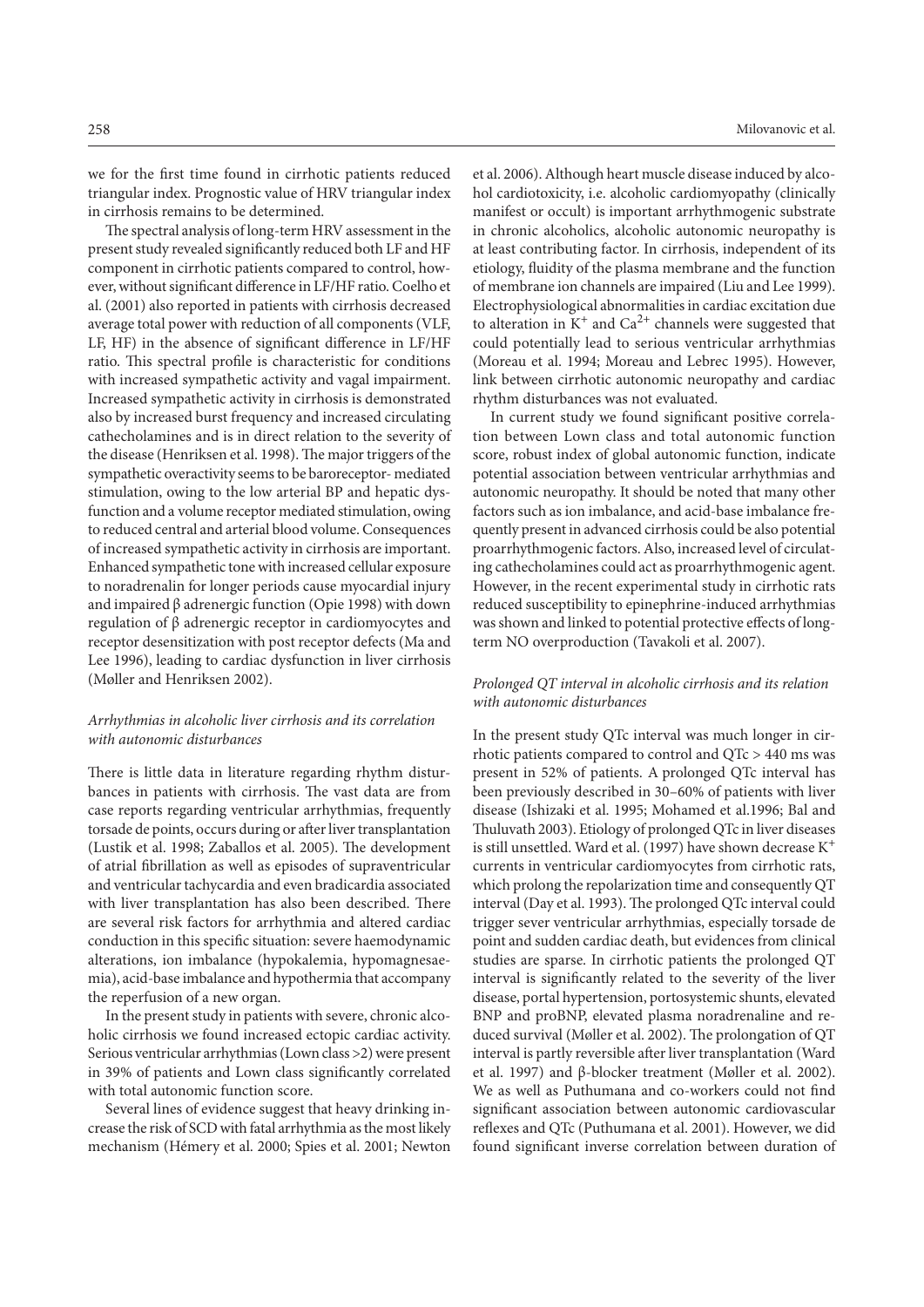QTc interval with LF and HF power spectral component. Since HRV is in some aspects more sensitive than standard autonomic cardiovascular tests, association between spectral components of HRV and QTc interval duration could suggest that autonomic dysfunction in alcoholic cirrhosis has some potential influence on delayed repolarization process in the myocardium. Also, in several studies QTc correlated with blood noradrenaline level confirming further association between autonomic function and QTc duration, as well as observation that QT is normalized with chronic β-blocker treatment in patients with prolonged baseline values (Zambruni et al. 2008). The importance of prolonged QTc interval in liver disease as independent prognostic parameter is still uncertain (Mohamed et al. 1996). Recently, QT dispersion and corrected QT dispersion parameters are suggested in to be better mortality indicators than QT intervals (Kosar et al. 2007).

# *Ambulatory BP recordings in cirrhotic patients*

BP depends on cardiac output and the systemic vascular resistance.

Although total blood volume is increased in cirrhosis, as well as cardiac output, significant low systemic vascular resistance (arteriolar vasodilatation) with increased total vascular and arterial compliance maintain BP in low normal or even hypotensive range. There is a growing body of evidence that systemic nitric oxide over production in cirrhosis play a major role in the arteriolar and splanchnic vasodilatation and vascular hyporeactivity. However, in the present study using 24-h ambulatory BP monitoring we did not found significant difference in 24-h BP profile in cirrhotic patients compared to healthy individuals. Møller et al. (1995) report that arterial BP is reduced during the day, whereas at night the values are normal, indicating an abnormal BP regulation in cirrhosis.

It should be noted that new entity "cirrhotic cardiomyopathy*"* has been introduced recently (Møller and Henriksen 2008). According to this concept, patients with liver cirrhosis due to complex modifications of circulation, neurohormonal and metabolic changes have altered cardiac function. Cirrhotic cardiomyopathy is chronic cardiac dysfunction in cirrhotic patients characterized by blunted contractile responsiveness to stress, and/or altered diastolic relaxation, with electrophysiological abnormalities in the absence of other known cardiac disease (Møller et al. 2008). Heart rhythm and conduction disturbances as well as altered cardiovascular autonomic function in liver cirrhosis are considered to be a part of this complex entity. In the present study exclusion and inclusion criteria were not defined to include or exclude patients with cirrhotic cardiomyopathy*,* according to suggested diagnostic criteria. We did not include patents with over heart failure and patients with depressed ejection

fraction by echocardiography. However, presence of some aspects of cirrhotic cardiomyopathy cannot be rolled out in the current study population.

# *Study limitation*

The current study was performed on relatively small number of patients and in some of them classic cardiovascular autonomic function tests could not be performed with satisfied patient compliance, predominately due to patient's poor general condition. This could represent potential selection bias regarding analysis of autonomic function based on classical function tests, but at the same time represent limited feasibility of standard test when they are applied on severely ill patients. However, in the present study even on smaller number of relatively clinically better-preserved patients, we found severe form of autonomic dysfunction in high percent of patients.

In the present study we did not investigate links and associations between autonomic dysfunction and liver functional status, because it was not the aim of the current study.

## **Conclusion**

Patients with alcoholic liver cirrhosis, according to the present study, have a severe form of autonomic dysfunction, manifested as more pronounced damage of vagal function and sympathetic predominance. Analysis of cardiovascular risk for the onset of sudden cardiac death revealed presence of several potentially important risk predictors, such as decreased SDNN value, Poincare plot in shape as dot, lower triangular index, serious arrhythmias, and prolonged QTc interval. Lown class and QTc interval are shown to be associated with the level of autonomic dysfunction. However, prognostic values of these risk predictors and their links to autonomic neuropathy in patients with liver cirrhosis are still to be firmly evaluated in longitudinal and larger studies.

#### **References**

- Ates F., Topal E., Kosar F., Karincaoglu M., Yildirim B., Aksoy Y., Aladag M., Harputluoglu M. M., Demirel U., Alan H., Hilmioglu F. (2006): The relationship of heart rate variability with severity and prognosis of cirrhosis. Dig. Dis. Sci. **51,** 1614–1618
- Bajaj B. K., Agarwal M. P., Ram B. K. (2003): Autonomic neuropathy in patients with hepatic cirrhosis. Postgrad. Med. J. **79**, 408–411
- Bal J. S., Thuluvath P. J. (2003): Prolongation of QTc interval: relationship with etiology and severity of liver disease, mortality and liver transplantation. Liver Int. **23**, 243–248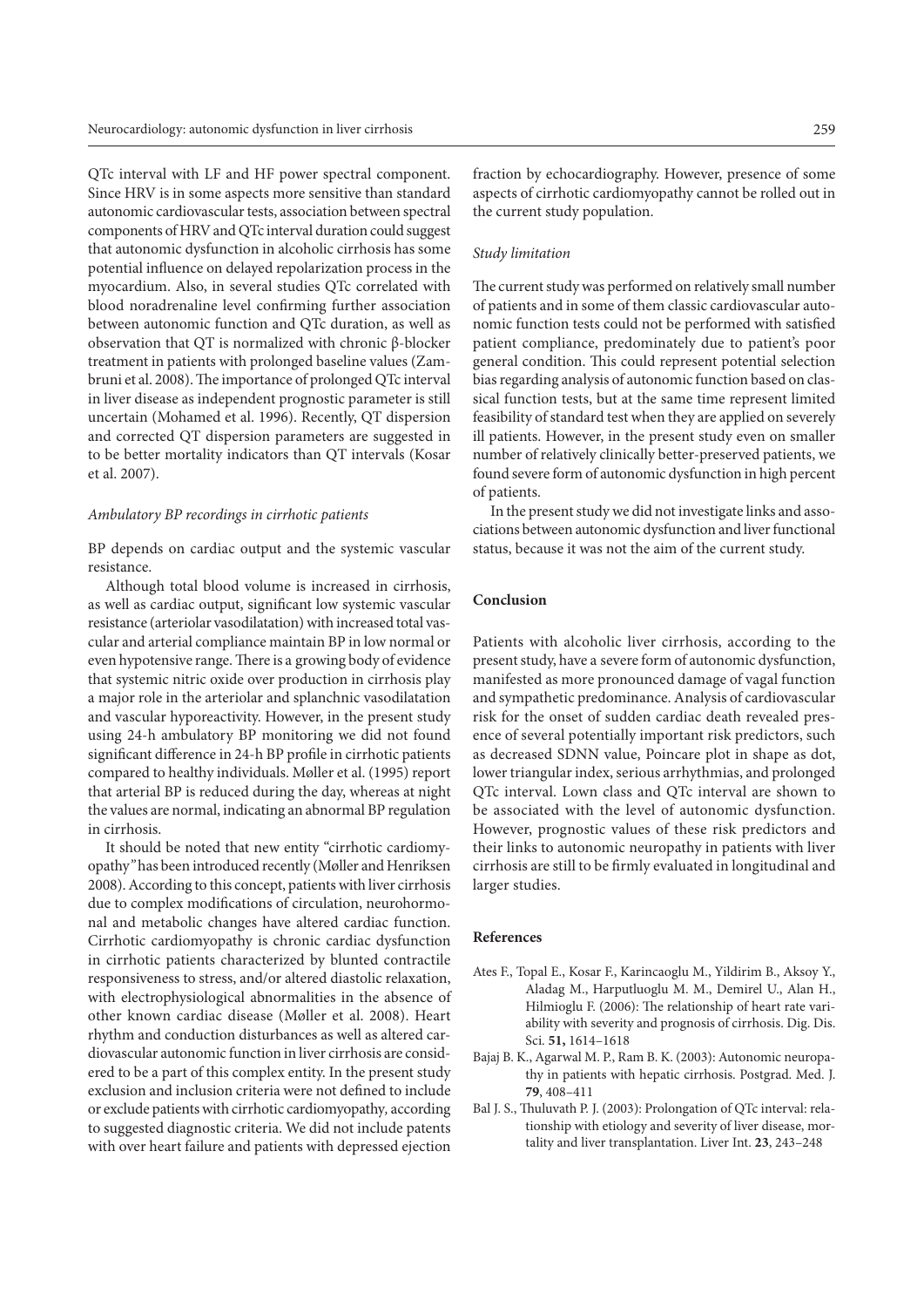- Barter F., Tanner A. R. (1987): Autonomic neuropathy in alcoholic population. Postgrad. Med. J. **63**, 1033–1036
- Bellavere F., Bosello G., Fedele D., Cardone C., Ferri M. (1983): Diagnosis and management of diabetic autonomic neuropathy. Br. Med. J. **287,** 61
- Carrasco S., Gaitan M. J. (2001): Correlation among Poincare plot indexes and time and frequency domain measures of heart rate variability. J. Med. Eng. Technol. **25**, 240–248
- Coelho L., Saraiva S., Guimaräes H., Freitas D., Providência L. A. (2001): Autonomic function in chronic liver disease assessed by heart rate variability study. Rev. Port. Cardiol. **20**, 25–36
- Day C. P., James O. F., Butler T. J., Campbell R. W. (1993): QT prolongation and sudden cardiac death in patients with alcoholic liver disease. Lancet **341,** 1423–1428
- Dillon J. F., Plevris J. N., Nolan J., Ewing D. J., Neilson J. M., Bouchier I. A., Hayes P. C. (1994): Autonomic function in cirrhosis assessed by cardiovascular reflex tests and 24-hour heart rate variability. Am. J. Gastroenterol. **89**, 1544–15447
- Dillon J. F., Nolan J., Thomas H., Williams B. C., Neilson J. M., Bouchier I. A., Hayes P. C. (1997): The correction of autonomic dysfunction in cirrhosis by captopril. J. Hepatol. **26**, 331–335
- Duncan G., Johnson R. H., Lambie D. G., Whiteside E. A. (1980): Evidence of vagal neuropathy in chronic alcoholics. Lancet **2**, 1053–1057
- Ewing D. J., Clarke B. F. (1982): Diagnosis and management of diabetic autonomic neuropathy. BMJ **285**, 916–919
- Fleckenstein J. F., Frank S., Thuluvath P. J. (1996): Presence of autonomic neuropathy is a poor prognostic indicator in patients with advanced liver disease. Hepatology **23**, 471–475
- Fleisher L. A., Fleckenstein J. F., Frank S. M., Thuluvath P. J. (2000): Heart rate variability as a predictor of autonomic dysfunction in patients awaiting liver transplantation. Dig. Dis. Sci. **45**, 340–344
- Gonzalez-Reimers E., Alonso-Socas M., Santolaria-Fernandez F., Hernandez-Peña J., Conde-Martel A., Rodriguez-Moreno F. (1991): Autonomic and peripheral neuropathy in chronic alcoholic liver disease. Drug Alcohol. Depend. **27**, 219–222
- Hémery Y., Broustet H., Guiraudet O., Schiano P., Godreuil C., Plotton C., Ollivier J. P. (2000): Alcohol and rhythm disorders. Ann. Cardiol. Angeiol. (Paris) **49**, 473–479 (in French)
- Hendrickse M. T., Thuluvath P. J., Triger D. R. (1992): Natural history of autonomic neuropathy in chronic liver disease. Lancet **339**, 1462–1464
- Hendrickse M. T., Triger D. R. (1990): Autonomic dysfunction and hepatic function in chronic liver disease. Gut **31**, A1164
- Hendrickse M. T., Triger D. R. (1992): Peripheral and cardiovascular autonomic impairment in chronic liver disease: prevalence and relation to hepatic function. J. Hepatol. **16**, 177–183
- Hendrickse M. T., Triger D. R. (1994): Vagal dysfunction and impaired urinary sodium and water excretion in cirrhosis. Am. J. Gastroenterol. **89**, 750–757
- Henriksen J. H., Møller S., Ring-Larsen H., Christensen N. J. (1998): The sympathetic nervous system in liver disease. J. Hepatol. **29**, 328–341
- Iga A., Nomura M., Sawada Y., Ito S., Nakaya Y. (2003): Autonomic nervous dysfunction in patients with liver cirrhosis using 123I-metaiodobenzylguanidine myocardial scintigraphy and spectrum analysis of heart-rate variability. J. Gastroenterol. Hepatol. **18**, 651–659
- Ishizaki F., Harada T., Yamaguchi S., Mimori Y., Nakayama T., Yamamura Y., Murakami I., Nakamura S. (1995): Relationship between impaired blood pressure control and multiple system involvement in chronic alcoholics. No To Shinkei **47**, 139–145 (in Japanese)
- Johnson R. H., Robinson B. J. (1988): Mortality in alcoholics with autonomic neuropathy. J. Neurol. Neurosurg. Psychiatry **51**, 476–480
- Kleiger R. E., Miller J. P., Bigger J. T., Moss A. J. (1987): Decreased heart rate variability and its association with increased mortality after acute myocardial infarction. Am. J. Cardiol. **59**, 256–262
- Kosar F., Ates F., Sahin I., Karincaoglu M., Yildirim B. (2007): QT interval analysis in patients with chronic liver disease: a prospective study. Angiology **58**, 218–224
- La Villa G., Barletta G., Romanelli R. G., Laffi G., Del Bene R., Vizzutti F., Pantaleo P., Mazzocchi V., Gentilini P. (2002): Cardiovascular effects of canrenone in patients with preascitic cirrhosis. Hepatology **35**, 1441–1448
- Laffi G., Barletta G., La Villa G., Del Bene R., Riccardi D., Ticali P., Malani L., Fantini F., Gentilini P. (1997): Altered cardiovascular responsiveness to active tilting in nonalcoholic cirrhosis. Gastroenterology **113**, 891–898
- Liu H., Lee S. S. (1999): Cardiopulmonary dysfunction in cirrhosis. J. Gastroenterol. Hepatol. **14**, 600–608
- Lustik S. J., Eichelberger J. P., Chhibber A. K., Bronsther O. (1998): Torsade de pointes during orthotopic liver transplantation. Anesth. Analg. **87**, 300–303
- Ma Z., Lee S. S. (1996): Cirrhotic cardiomyopathy: getting to the heart of the matter. Hepatology **24**, 451–459
- Malpas S. C., Whiteside E. A., Maling T. J. (1991): Heart rate variability and cardiac autonomic function in men with chronic alcohol dependence. Br. Heart J. **65**, 84–88
- Matikainen E., Juntunen J., Salmi T. (1986): Autonomic dysfunction in long-standing alcoholism. Alcohol Alcohol. **21,** 69–73
- Milovanović B., Krotin M., Bisenić V., Vuković D., Nikolić S., Mirjanić T. (2007): Prognostic value of Poincare plot as nonlinear parameter of chaos theory in patients with myocardial infarction. Srp. Arh. Celok. Lek. **135,** 15–20 (in Serbian)
- Mohamed R., Forsey P. R., Davies M. K., Neuberger J. M. (1996): Effect of liver transplantation on QT interval prolongation and autonomic dysfunction in end-stage liver disease. Hepatology **23**, 1128–1134
- Møller S., Henriksen J. H. (2002): Cirrhotic cardiomyopathy: a pathophysiological review of circulatory dysfunction in liver disease. Heart **87**, 9–15
- Møller S., Henriksen J. H. (2008): Cardiovascular complications of cirrhosis. Gut **57**, 268–278